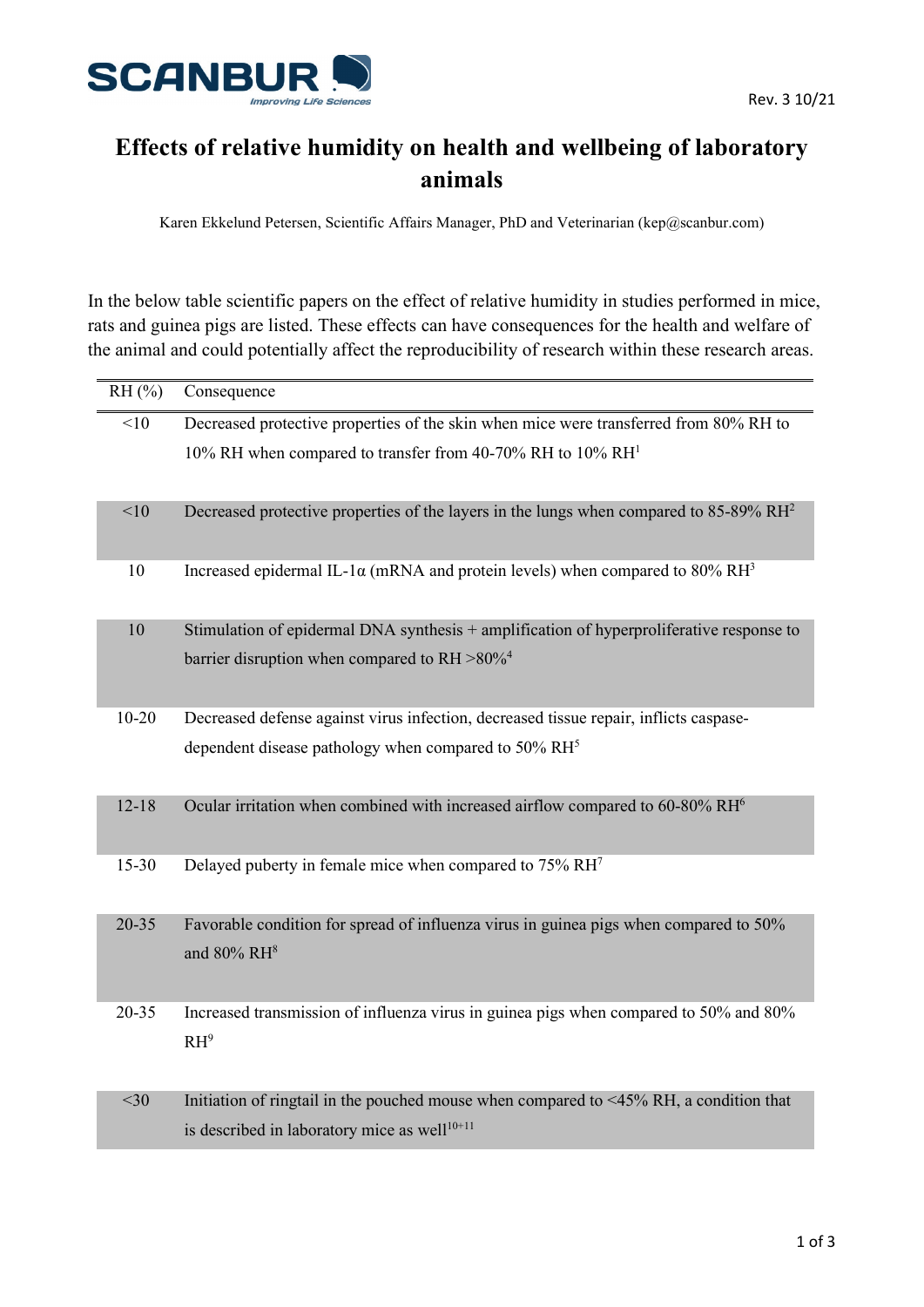

| 35        | Increased food intake when compared to 75% RH <sup>12</sup>                                                                              |
|-----------|------------------------------------------------------------------------------------------------------------------------------------------|
| $<$ 40    | Increased incidence of ringtail in rats when compared to higher RH levels <sup>13+14</sup>                                               |
| $<$ 45    | Increased eye disease probability when compared to RH above 45% <sup>15</sup>                                                            |
| $45 - 55$ | Reduction of ammonia in cages when compared to higher RH <sup>16</sup>                                                                   |
| 50        | Reduced transmission of influenza virus in guinea pigs when compared to 20%, 35% and<br>$65\%$ RH <sup>9</sup>                           |
| 50        | Reduced survival and viability of airborne bacteria when compared to 20% and 80% RH <sup>17</sup>                                        |
| 60-70     | Increased transmission of Sendai virus in mice when compared to 40-45% RH <sup>18</sup>                                                  |
| 65        | Increased transmission of influenza virus in guinea pigs when compared to 50% and 80%<br>$RH^9$                                          |
| 70        | Lower survival rate 24 hours after heat stroke at 37.5°C and 70% RH than 37.5°C and<br>65% RH <sup>19</sup>                              |
| 65-75     | Ammonia build-up in mouse cages when compared to lower RH <sup>16</sup>                                                                  |
| 71-82     | Reduction in rodent and rabbit airborne allergens when compared to $54\pm2\%$ RH <sup>20</sup>                                           |
| 74        | At 23° increases in airway resistance in rats when compared to ambient air environment of<br>approximately 50% RH and $22^{\circ}C^{21}$ |
| 75        | First estrus attained earlier when compared to 15-30% RH <sup>7</sup>                                                                    |
| 80        | No transmission of influenza virus in guinea pigs when compared to 20-35% and 65%<br>$RH^9$                                              |
| >85       | Increased tendency for allergy when irritation of airways is induced in murine model when<br>compared to RH conditions <10% <sup>2</sup> |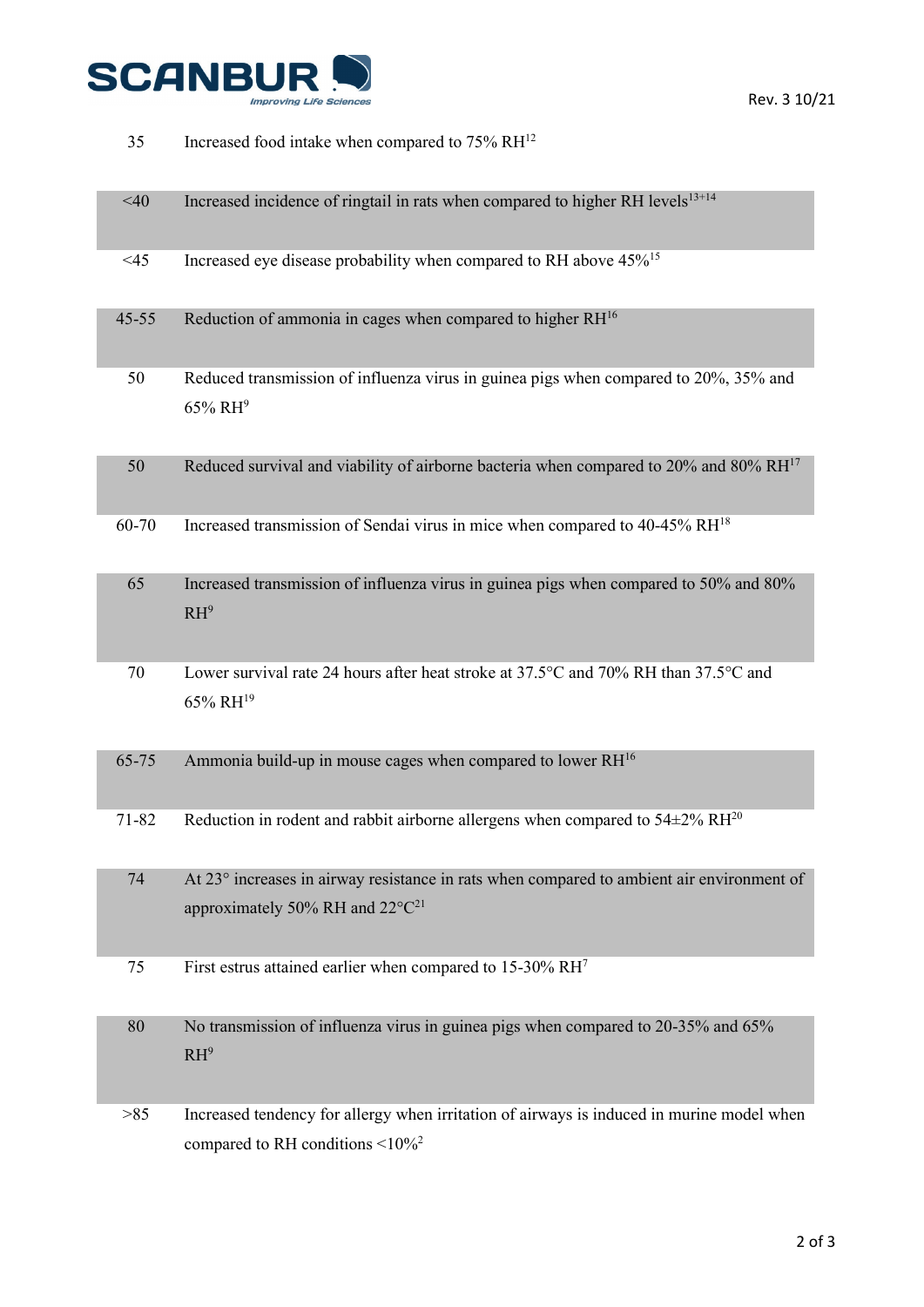

| 90  | Exposure to formaldehyde combined with 90% RH exercebates allergic asthma in mice |
|-----|-----------------------------------------------------------------------------------|
|     | when compared to formaldehyde and $60\pm5\%$ RH <sup>22</sup>                     |
|     |                                                                                   |
| 100 | Changed elastance of airways in rats when compared to $0\%$ RH <sup>23</sup>      |
|     |                                                                                   |
| 100 | Increased wound healing when compared to ambient "dry" environment <sup>24</sup>  |
|     |                                                                                   |

## **References**

- 1 Katagiri, C., Sato, J., Nomura, J. et Denda, M. Changes in environmental humidity affect the waterholding property of the stratum corneum and its free amino acid content, and the expression of filaggrin in the epidermis of hairless mice. *J Dermatol Sci* **31**, 29-35, doi:10.1016/s0923- 1811(02)00137-8 (2003).
- 2 Larsen, S. T. *et al.* Acute airway effects of airborne formaldehyde in sensitized and non-sensitized mice housed in a dry or humid environment. *Toxicol Appl Pharmacol* **268**, 294-299, doi:10.1016/j.taap.2013.02.006 (2013).
- 3 Ashida, Y., Ogo, M. et Denda, M. Epidermal interleukin-1 alpha generation is amplified at low humidity: implications for the pathogenesis of inflammatory dermatoses. *Br J Dermatol* **144**, 238- 243, doi:10.1046/j.1365-2133.2001.04007.x (2001).
- 4 Denda, M., Sato, J., Tsuchiya, T., Elias, P. M. et Feingold, K. R. Low humidity stimulates epidermal DNA synthesis and amplifies the hyperproliferative response to barrier disruption: implication for seasonal exacerbations of inflammatory dermatoses. *J Invest Dermatol* **111**, 873-878, doi:10.1046/j.1523-1747.1998.00364.x (1998).
- 5 Kudo, E. *et al.* Low ambient humidity impairs barrier function and innate resistance against influenza infection. *Proc Natl Acad Sci U S A* **116**, 10905-10910, doi:10.1073/pnas.1902840116 (2019).
- 6 Chen, W. *et al.* A murine model of dry eye induced by an intelligently controlled environmental system. *Investigative ophthalmology & visual science* **49**, 1386-1391, doi:10.1167/iovs.07-0744 (2008).
- 7 Drickamer, L. C. Environmental factors and age of puberty in female house mice. *Developmental psychobiology* **23**, 63-73, doi:10.1002/dev.420230107 (1990).
- 8 Lowen, A. C. et Steel, J. Roles of Humidity and Temperature in Shaping Influenza Seasonality. *Journal of Virology* **88**, 7692-7695, doi:10.1128/jvi.03544-13 (2014).
- 9 Lowen, A. C., Mubareka, S., Steel, J. et Palese, P. Influenza virus transmission is dependent on relative humidity and temperature. *PLoS Pathog* **3**, 1470-1476, doi:10.1371/journal.ppat.0030151 (2007).
- 10 Ellison, G. T. et Westlin-van Aarde, L. M. Ringtail in the pouched mouse (Saccostomus campestris). *Laboratory animals* **24**, 205-206, doi:10.1258/002367790780866209 (1990).
- 11 Nelson, J. B. The problems of disease and quality in laboratory animals. *J Med Educ* **35**, 34-44 (1960).
- 12 Clough, G. Environmental effects on animals used in biomedical research. *Biological reviews of the Cambridge Philosophical Society* **57**, 487-523 (1982).
- 13 Totton, M. Ringtail in new-born Norway rats; a study of the effect of environmental temperature and humidity on incidence. *J Hyg (Lond)* **56**, 190-196, doi:10.1017/s0022172400037682 (1958).